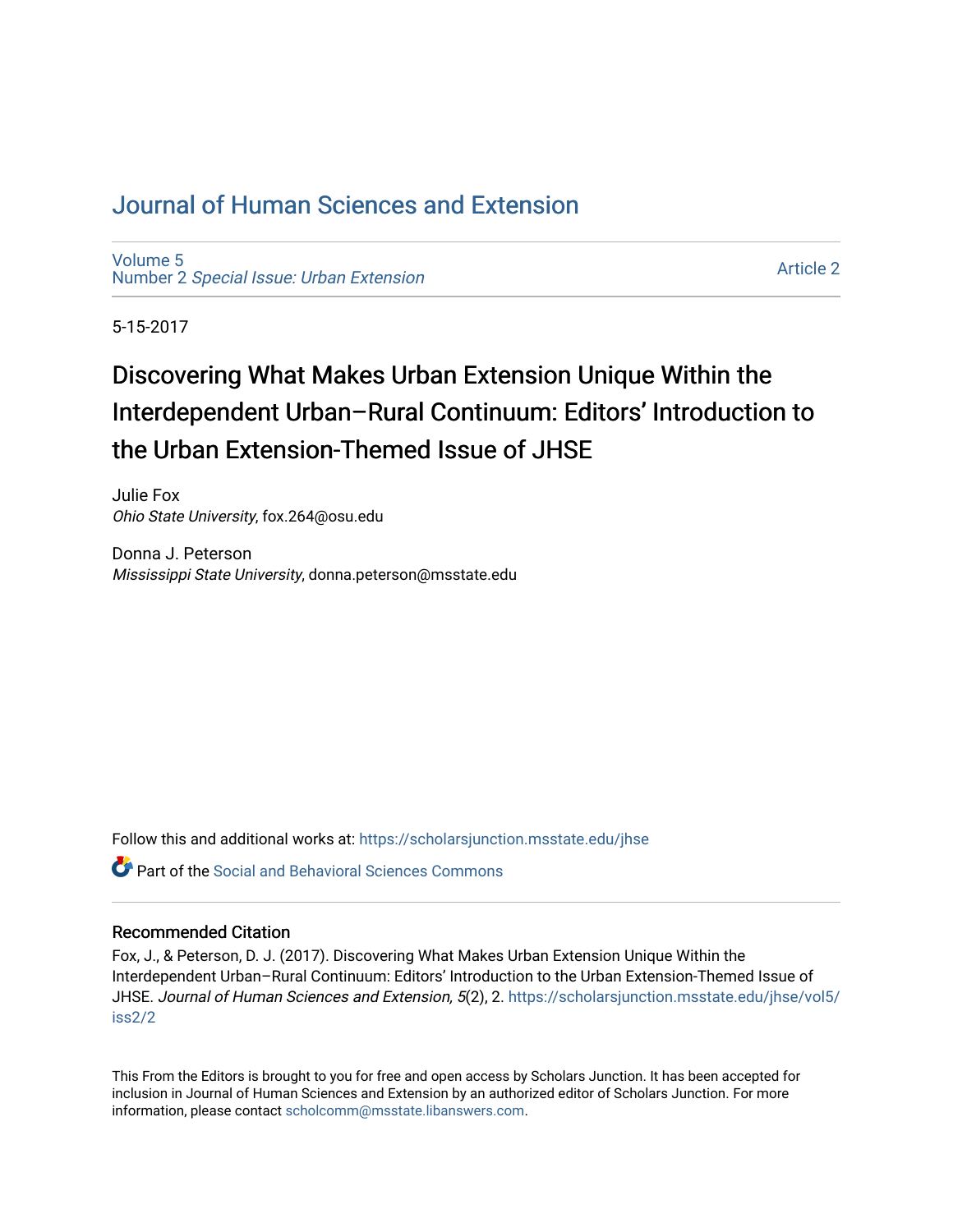## Discovering What Makes Urban Extension Unique Within the Interdependent Urban–Rural Continuum: Editors' Introduction to the Urban Extension-Themed Issue of JHSE

### Acknowledgments

This themed issue of the JHSE was made possible through the vision and contributions of the authors, reviewers, JHSE editorial team, and National Urban Extension Leaders (NUEL). In addition to the electronic version, a limited quantity of this special edition was printed with support from Ohio State University Extension, Washington State University Extension, the Western Center for Metropolitan Extension and Research, and the Rutgers Cooperative Extension Water Resources Program, New Brunswick, New Jersey. Copies were distributed by the National Urban Extension Leaders at the 2017 National Urban Extension Conference. The editorsthankMichelle Gaston, Project Manager at The Ohio State University, for her assistance in organizing the manuscript review and revision process, communicating with authors, formatting articles, and checking references. The editors also thank Richard Kennedy, Graduate Assistant at Mississippi State University for his thorough editing of the manuscripts.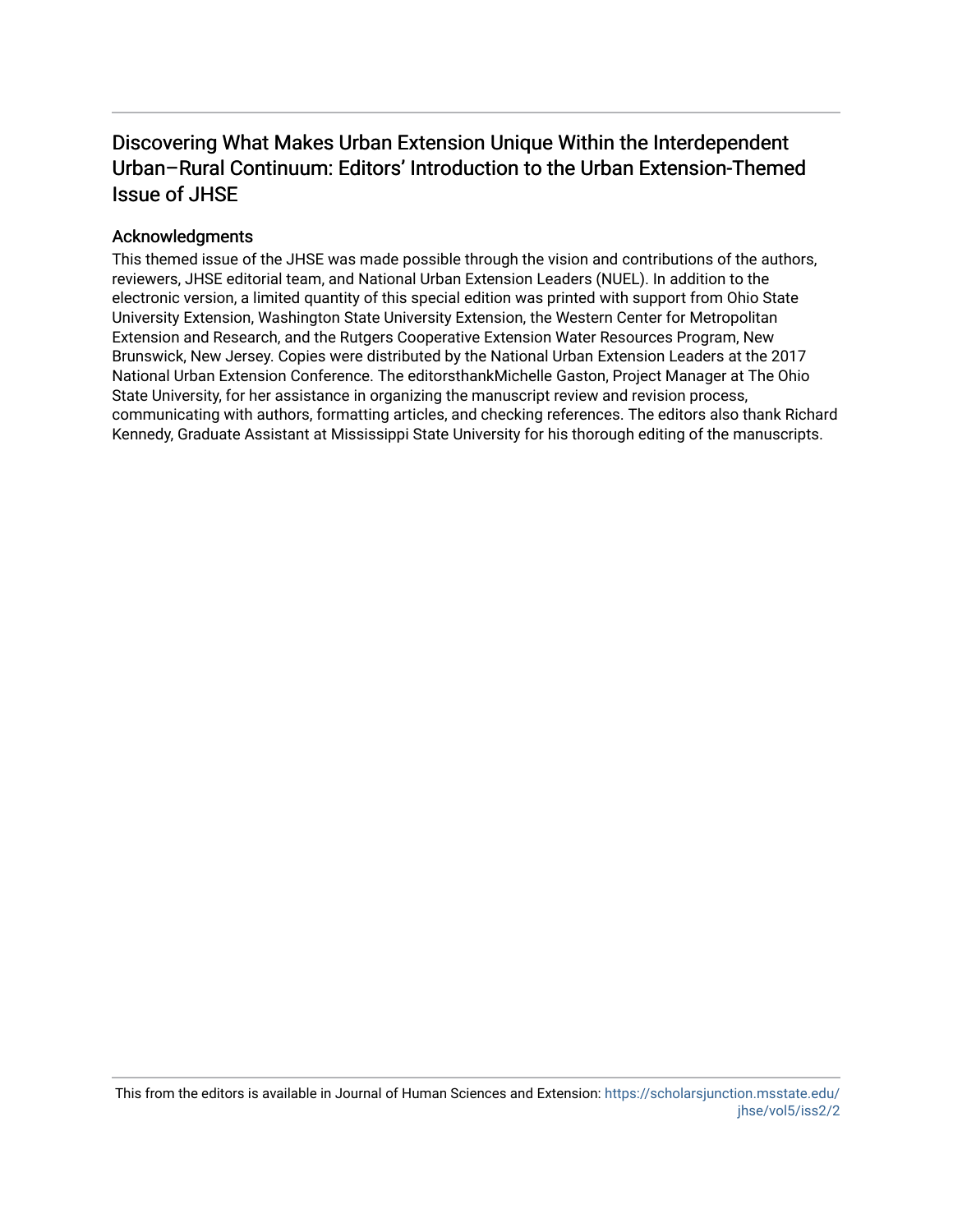## **Discovering What Makes Urban Extension Unique Within the Interdependent Urban–Rural Continuum: Editors' Introduction to the Urban Extension-Themed Issue of** *JHSE*

## **Introduction**

The world has become more urbanized, challenging Extension to explore innovative approaches that are relevant locally, responsive statewide, and recognized nationally. This issue of the *Journal of Human Sciences and Extension (JHSE)* focuses on urban Extension. The invited articles build upon the National Urban Extension Framework, published in 2015 by the National Urban Extension Leaders (NUEL), and decades of applicable insight documented through

- national urban Extension conference publications,
- *Journal of Extension* articles,
- special reports on urban Extension,
- urban university outreach and engagement scholarship, and
- urban Extension abstracts in conference proceedings from the Joint Council of Extension Professional (JCEP) organizations.

Evidence of strategic urban Extension approaches span decades as captured in a 2015 Literature Database for Metropolitan Extension. Recent commitments include the national Extension Committee on Organization and Policy (ECOP) 2016 urban programming priority and ECOP's 2017 emphasis to continue the alliance with the National Urban Extension Leaders (NUEL) while maintaining Extension educational strength in rural America. Regional investments in urban Extension range from special events in the southern and northeast regions to research projects in the north central region and formation of the Western Center for Metropolitan Extension and Research.

To define Extension's work in densely populated areas, terms like urban, metro, and city have been used almost synonymously. City is one term used by the Census Bureau to refer to a concentration of population. The Census Bureau's urban–rural classification delineates geographical areas. Metropolitan Statistical Areas are geographic areas used by federal statistical agencies. But it is not just about geography. For example, U.S. Department of Agriculture's Economic Research Service assesses economic and social diversity of nonmetro America through classifications such as rural–urban continuum codes. Regardless of the term and implied meanings, Extension personnel and partners continue to explore best practices for Extension to implement as a catalyst for co-discovery and community change in large cities.

Direct correspondence to Julie Fox at fox.264@osu.edu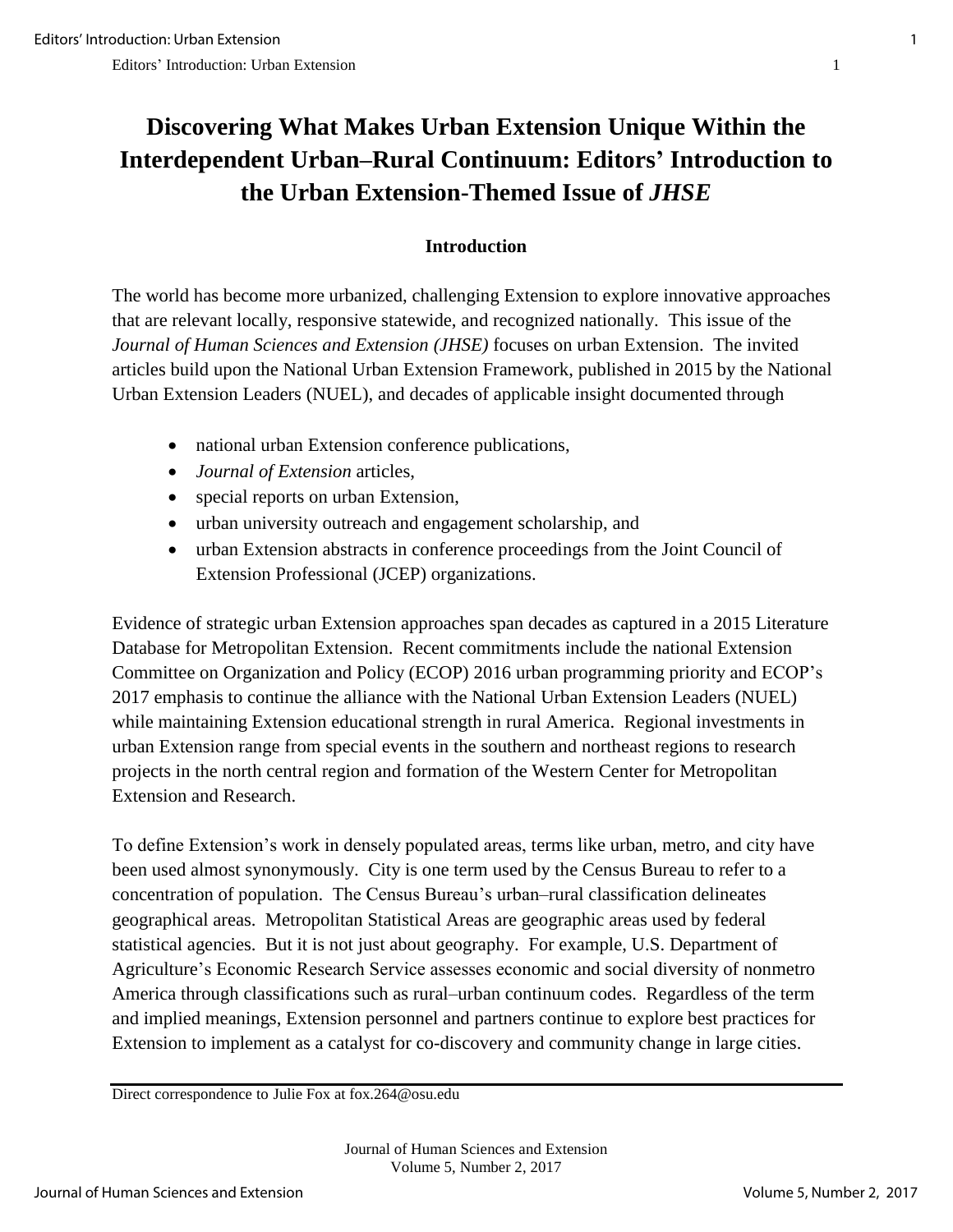Each city, county, state, and region brings unique context based on the area's political, environmental, economic, social, and other external factors. Even with varying contexts, shared commitment unites professionals who persistently address factors influencing Extension's work in densely populated communities where complexity, diversity, and urban–suburban–rural flows create challenges and opportunities.

*JHSE* seeks to bridge research and practice on topics such as human development, family studies, agricultural education, leadership development, Extension, health and wellness, nutrition, and program planning and evaluation. This special issue continues JHSE's commitment to promoting the practical implications of research – the goal of this issue is to add to the national conversation on urban Extension through a diverse collection of articles for decision makers to efficiently draw upon as they consider urban dynamics and Extension investments. The intent is not to diminish the importance of rural and suburban Extension work but is to better understand unique characteristics of Extension in urban communities. Ultimately, Extension innovation along the entire rural–urban continuum creates connections and impacts that align with Extension's mission.

Authors address the distinct aspects of Extension in urban settings through meaningful examples of research, practice, and theory related to Extension positioning, programs, personnel, and partnerships. Contributing authors review historical foundations, current applications, and future influences of urban Extension. This special issue highlights the work of invited authors who have specializations in urban Extension and who represent a range of geographic perspectives. These authors' distinct circumstances and varied experiences collectively benefit Extension. Common themes include engaging diverse stakeholders, valuing partnerships, mobilizing limited resources, and implementing Extension's relevant approach to technical and human dimensions of innovation in metropolitan communities.

## **Invited Articles**

- Positioning Extension in large metropolitan communities is the focus of the first article. Reumenapp describes America's changing urban landscape and addresses challenges, essential elements, and current examples.
- Personnel in the city is the topic of the second article. Fox reports on a Competency Framework Development process used to identify unique skills, knowledge, and attitudes of County Extension Directors working in large cities nationwide.
- Understanding the challenge of scale in urban Extension programming is confronted as Tiffany provides examples of program strategies for 8.5 million residents in New York, the country's largest city. Tiffany visually displays Extension programs for community nutrition, youth development, and other impact areas. This mapping supports program planning and evaluation.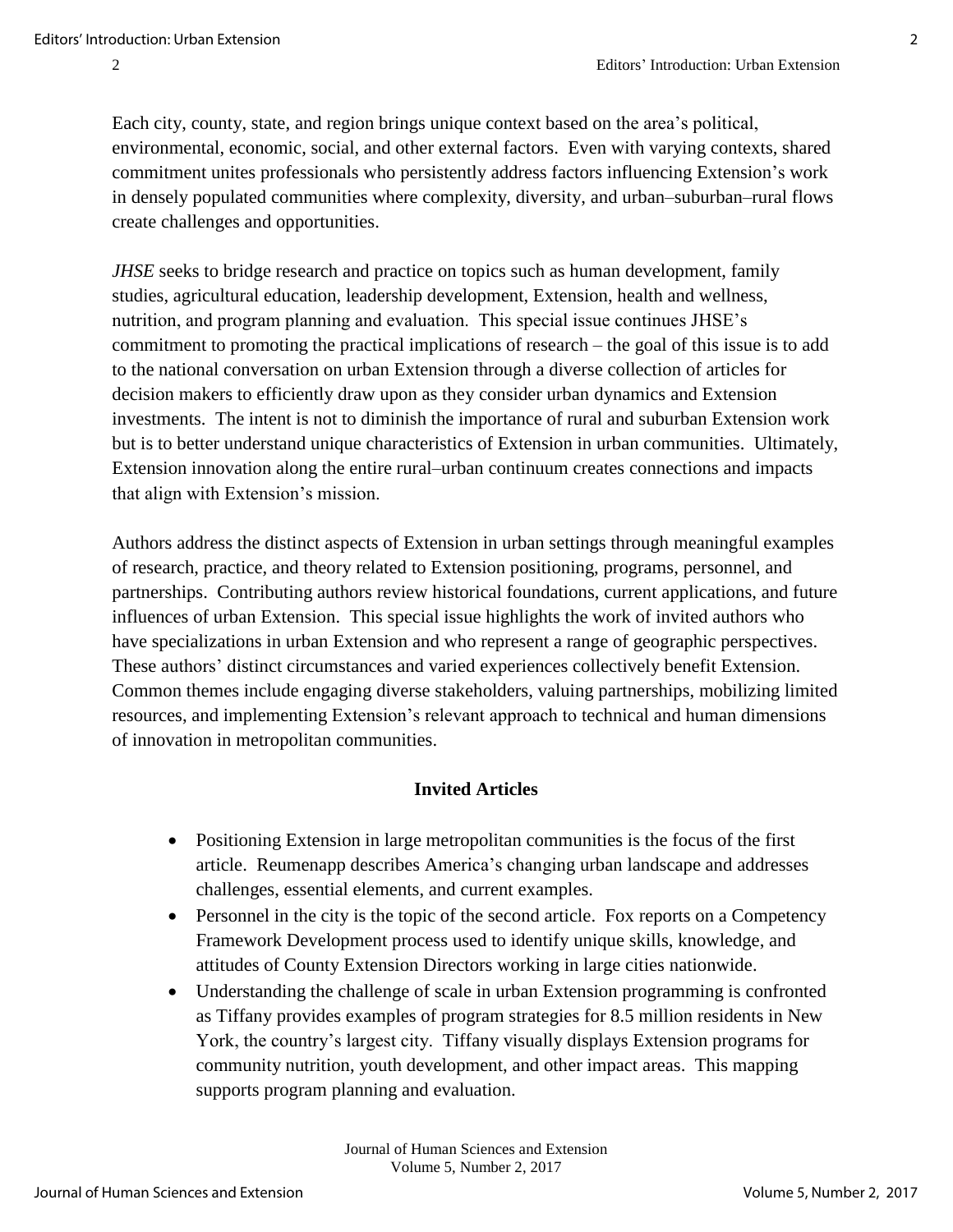Editors' Introduction: Urban Extension 3

- To further understand program strategies, Harder and Wells introduce Florida's urban Extension strategic plan and explain initial qualitative research with Tampa Bay Extension agents. This intensive study incorporates Ajzen's theory of planned behavior and provides insight into the practitioner's point of view on urban Extension philosophy and strategy.
- Emerging programs aligned with Extension expertise include urban food systems and urban agriculture. Diekmann, Bennaton, Schweiger, and Smith summarize innovative programs in California's nine-county San Francisco Bay Area. Their insight applies to Extension professionals working on urban agriculture programming, partnerships, and research.
- Obtropta expands the urban agriculture discussion to include community-based green infrastructure in New Jersey. This article provides an example of Extension's focus on one of the most important urban issues in one of the country's most urbanized areas. The author details Extension's relevant approach to community and student engagement, credible technical assistance and education, applied research and evaluation, and diverse resource portfolio management to improve urban priorities.
- Soule makes a significant addition to Extension programming through her timely article on terminology and steps to provide youth with programs and spaces that are inclusive of all sexes, gender identities, gender expressions, and sexual orientations. She defines terms, describes inclusive program elements, and presents practical steps for Extension professionals. This information provides a foundation to increase knowledge and confidence of Extension personnel and volunteers.
- Gaoloach, Kern, and Sanders present a programming alternative by illustrating Extension subject-matter centers and project strategies developed in the western region as a new option or addition to more traditional programming provided through county Extension offices. These centers align Extension resources with the needs of urban audiences and involve both community and campus-based professionals.
- Young and Jones reflect on the past and look to the future through their research in urban areas of Kentucky. They provide local and national perspective on historical and emerging approaches to enhance urban Extension. Their research in 2013 and 2016 provides insight into barriers and solutions for urban Extension programming efforts.

## **Conclusion**

The articles in this issue of the *Journal of Human Sciences and Extension* provide a foundation to continue urban Extension conversations with existing and new allies. As a peer-reviewed, open-access, online journal, *JHSE* disseminates knowledge and information to academicians, educators, and practitioners. Research and practice shared in this issue can be used by Extension leaders at all levels to support decision making as they evaluate investment priorities to advance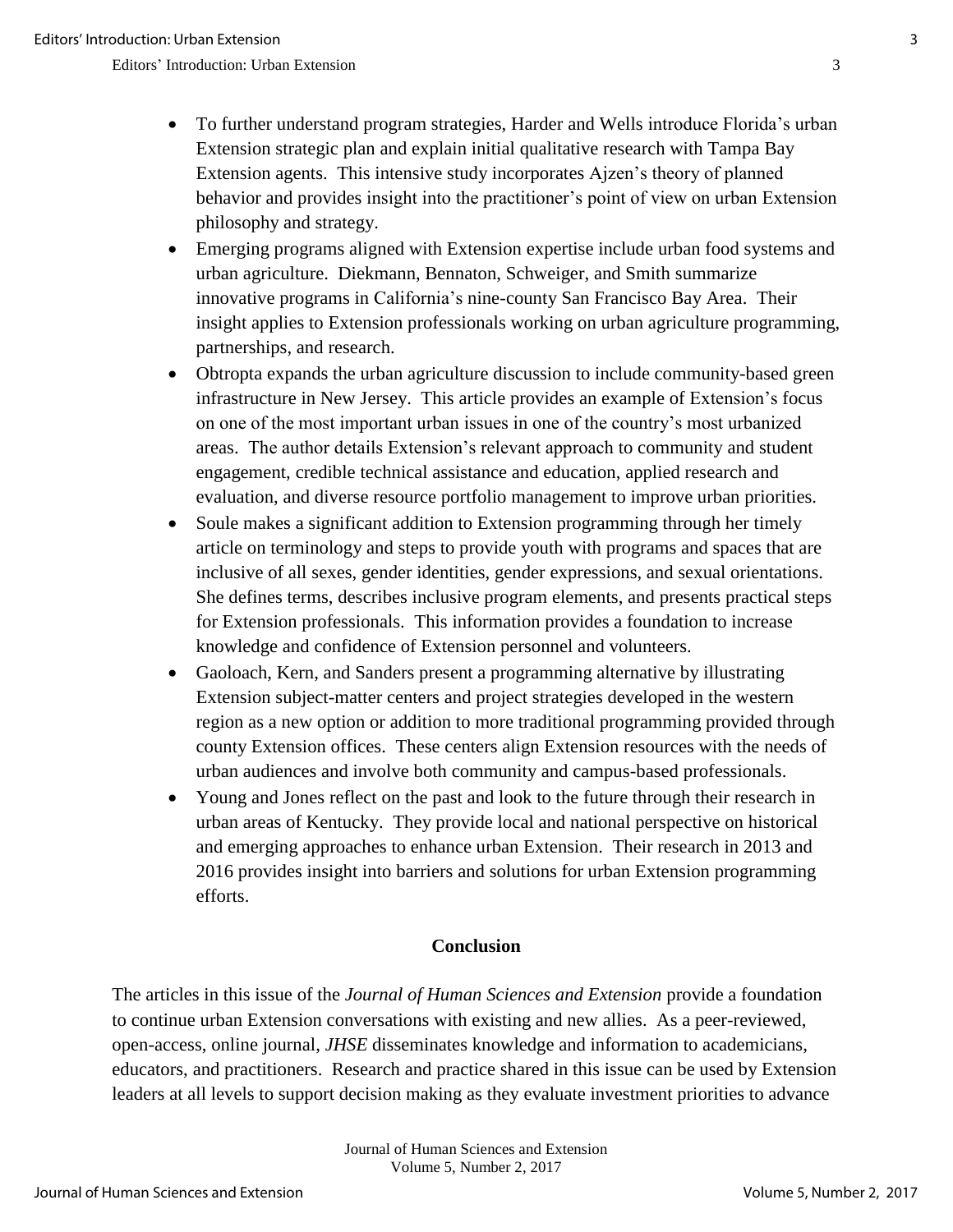the Extension mission in urban communities. Community and campus-based Extension professionals can evaluate past, current, and future scenarios. Diverse stakeholders engaged with urban community priorities can adopt or adapt approaches and examples presented; they can also connect with Extension to establish collaborative relationships to address urban issues. Students and professors of Extension education can use this issue of *JHSE* for applied research to create the future.

To expand on existing literature, invited articles intentionally concentrated on positioning, personnel, programs and projects, and partnerships. Impacts demonstrate how Extension is relevant locally, responsive statewide, and recognized nationally with new partners such as the National League of Cities and the National Association of Counties (NACo) Large Urban County Caucus – organizations that share Extension's interest in healthy cities. The actual value of the author contributions will be realized as Extension professionals replicate and adapt these examples in the context of urban communities across the country. *JHSE* is excited to publish this special issue on urban Extension. Innovation is evident as Extension leaders test new ways to position Extension, invest in personnel, pilot new programs, integrate technology, and develop diverse resource portfolios.

> Julie Fox, Guest Editor Urban Extension-Themed Special Issue

Donna J. Peterson, Editor *Journal of Human Sciences and Extension* 

### **Resources**

Association of Public & Land-Grant Universities, Cooperative Extension Section, Extension Committee on Organization and Policy (ECOP). *2017 Areas of emphasis and ongoing priorities*. http://www.aplu.org/members/commissions/food-environment-and-renewableresources/board-on-agriculture-assembly/cooperative-extension-section/index.html *Joint Council of Extension Professionals (JCEP)*, http://jcep.org *Journal of Extension*, https://www.joe.org *Literature Database for Metropolitan Extension*. (2015). http://metroextension.wsu.edu/literature-database *National Association of Counties (NACo) Large Urban County Caucus*, http://www.naco.org/ advocacy/large-urban-county-caucus *National League of Cities*, http://www.nlc.org *National Urban Extension Conferences*, http://cityextension.osu.edu/conferences

> Journal of Human Sciences and Extension Volume 5, Number 2, 2017